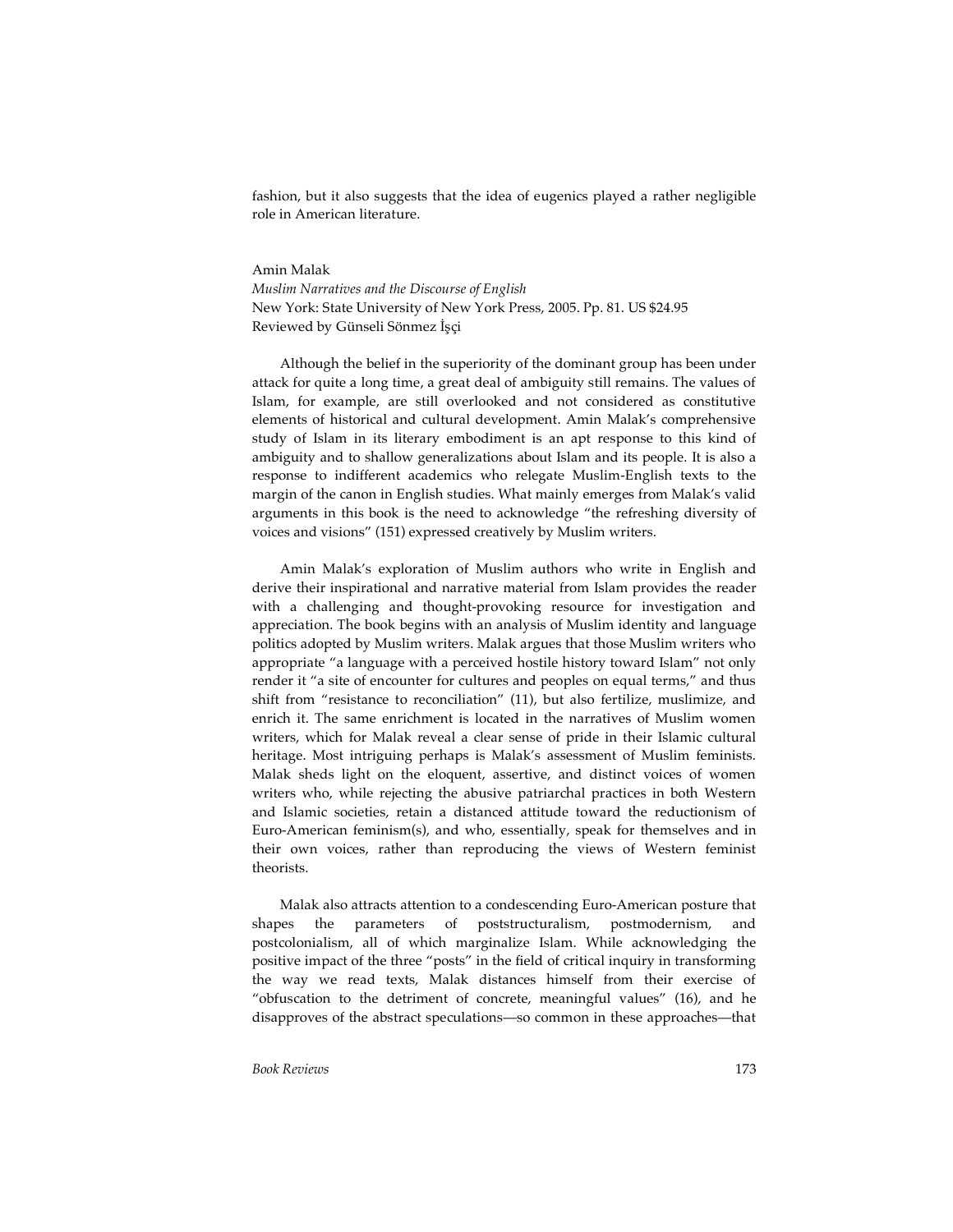reinforce and reproduce the uneven battle between the dispossessed and the hegemonic powers.

The book is composed of eight chapters, each devoted to the close readings of novels and short stories by a wide range of Muslim writers, those who would establish the parameters for the field of Muslim literary studies. The reader, thus, is furnished with revealing portrayals of diverse voices from diverse parts of the world. Malak discusses Indian Muslim writers such as Ahmed Ali, Iqbalunnisa Hussain, Attia Hosain, and Mena Abdullah; the Pakistani woman writer Farhana Sheikh; the Nigerian woman writer Zaynab Alkali; the Somali novelist Nuruddin Farah; the Zanzabari Arab writer Abdulrazak Gurnah; the Canadian writer M. G. Vassanji; the Australian novelist Adib Khan; the Moroccan woman writer Fatima Mernissi; the Malaysian woman writer Che Husna Azhari; the Egyptian woman novelist Ahdaf Soueif; and even the British writer Salman Rushdie—a highly controversial move. Noteworthy is that nine out of the fifteen authors examined in this book are women, a fact that lends evidence both to the productive surge of Muslim women writers as well as Malak's attempt to foreground their distinctive voices and concerns.

Ahmed Ali's *Twilight in Delhi* (1940) and Iqbalunnisa Hussain's *Purdah and Polygamy: Life in an Indian Muslim Household* (1944) are referred to as the first Muslim novels ever published in English. It should be noted, however, that this pioneering honor goes to a Turkish woman writer, Halide Edib Adivar. Her novel *The Clown and his Daughter* was published in London by George Allen and Unwin in 1935. Yet, as Malak mentions, the first Muslim fiction written in English is a short story, "Sultana's Dream," published in 1905 by the Bengali woman writer Rokeya Sakhawat Hossain.

Amin Malak intersperses his theoretical arguments on Islamic identity by drawing on the political contexts of these narratives and on the plurality of voices articulated in the texts. The question still remains why Salman Rushdies's *The Satanic Verses*—a discordant text that has created enormous crisis—is included in this book. It is obvious that Malak feels the need to analyze a complex literary text and its polemical writer, automatically associated with the representation of Islam, and to provide an unemotional critical response to the unsupported and misinformed generalizations and often offensive speculations that Rushdie's fiction has generated. For Malak, *The Satanic Verses* does not deserve to be banned but demands debate.

In his conclusion, Malak calls for a better appreciation of Islamic values, and he proposes a fresh paradigm that "foregrounds the cultural and civilizational contexts of Islam as revealed in Muslim narratives in English" (152). His serious and in-depth analysis of these narratives provides a unique opportunity to endorse a fuller self-understanding among Muslims, and among others who are interested in the possibilities of cultural encounter. *Muslim Narratives* thus serves